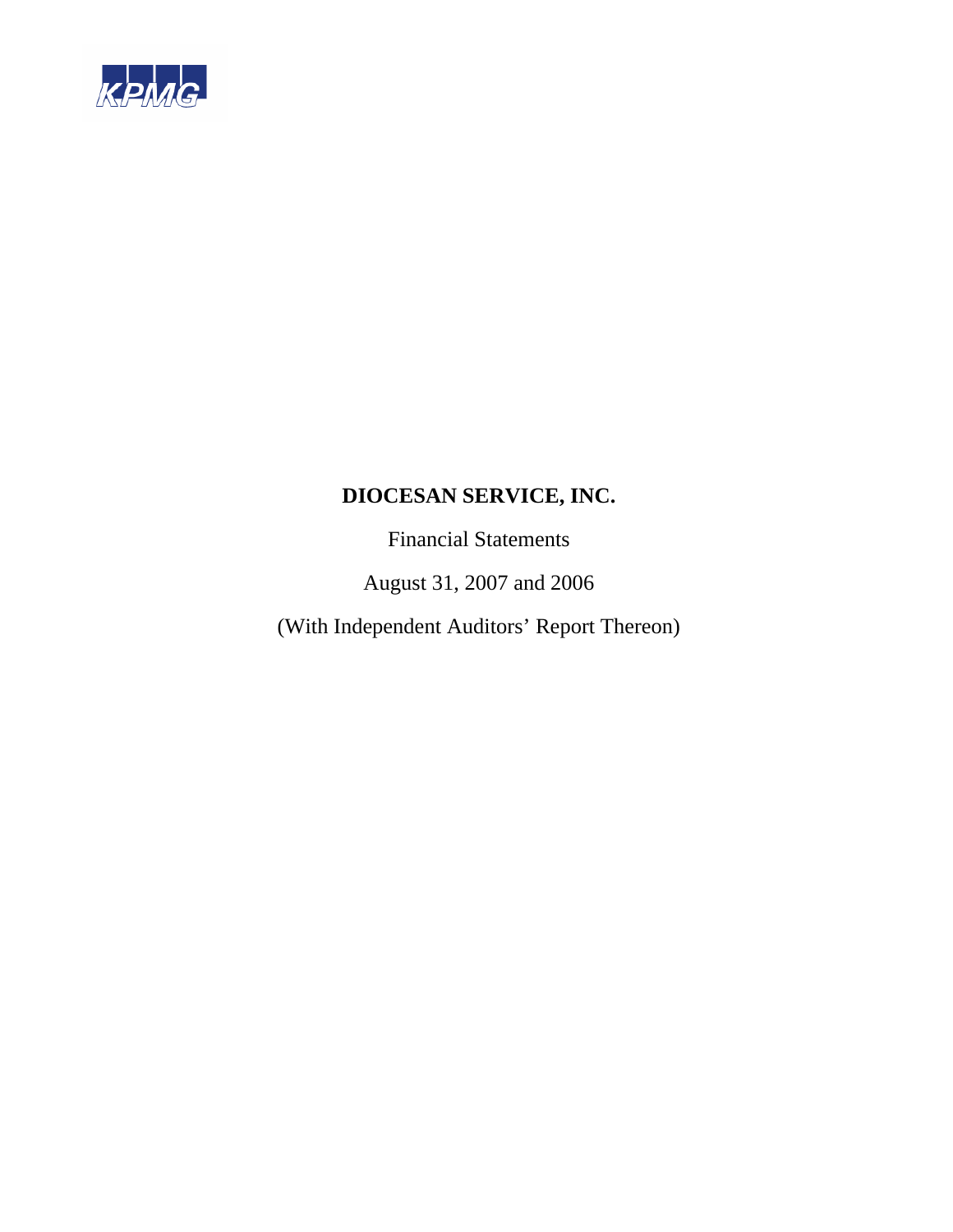

**KPMG IIP** 345 Park Avenue New York, NY 10154

#### **Independent Auditors' Report**

The Board of Directors and Stockholder Diocesan Service, Inc.:

We have audited the accompanying statements of financial position of Diocesan Service, Inc. (the Company) as of August 31, 2007 and 2006, and the related statements of activities and retained earnings and cash flows for the years then ended. These financial statements are the responsibility of the Company's management. Our responsibility is to express an opinion on these financial statements based on our audits.

We conducted our audits in accordance with auditing standards generally accepted in the United States of America. Those standards require that we plan and perform the audit to obtain reasonable assurance about whether the financial statements are free of material misstatement. An audit includes consideration of internal control over financial reporting as a basis for designing audit procedures that are appropriate in the circumstances, but not for the purpose of expressing an opinion on the effectiveness of the Company's internal control over financial reporting. Accordingly, we express no such opinion. An audit also includes examining, on a test basis, evidence supporting the amounts and disclosures in the financial statements, assessing the accounting principles used and significant estimates made by management, as well as evaluating the overall financial statement presentation. We believe that our audits provide a reasonable basis for our opinion.

In our opinion, the financial statements referred to above present fairly, in all material respects, the financial position of Diocesan Service, Inc. as of August 31, 2007 and 2006, and the results of its operations and its cash flows for the years then ended in conformity with U.S. generally accepted accounting principles.

KPMG LLP

January 3, 2008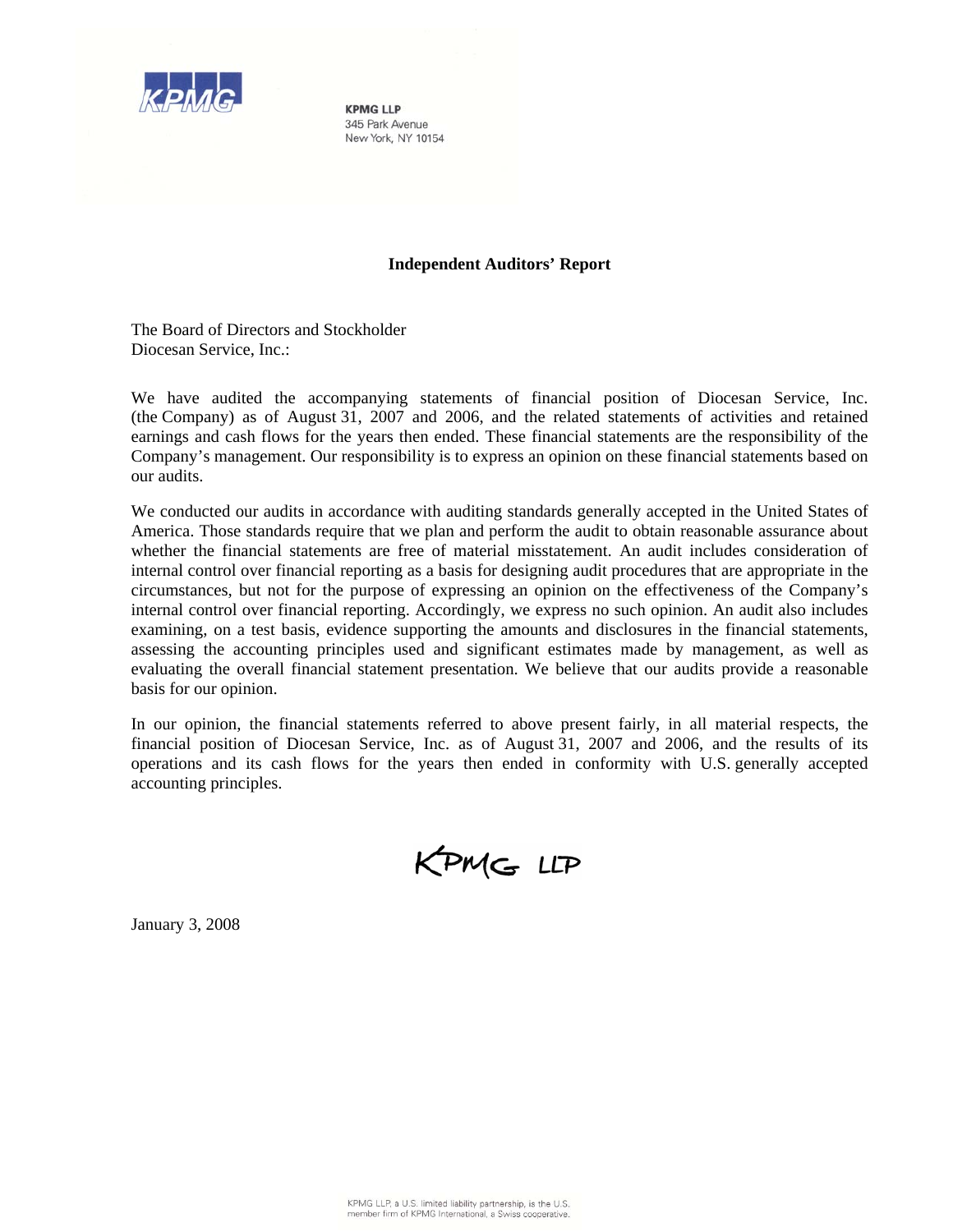# Statements of Financial Position

August 31, 2007 and 2006

| <b>Assets</b>                                                                                                                                                | 2007                                     | 2006                                |
|--------------------------------------------------------------------------------------------------------------------------------------------------------------|------------------------------------------|-------------------------------------|
| Cash and cash equivalents<br>Accounts and commissions receivable<br>Other assets                                                                             | \$<br>224,571<br>8,356<br>433            | 231,452<br>12,445<br>351            |
| Total assets                                                                                                                                                 | 233,360                                  | 244,248                             |
| <b>Liabilities and Stockholder's Equity</b>                                                                                                                  |                                          |                                     |
| Liabilities:<br>Premiums payable to insurance companies<br>Due to other Diocesan organizations (note 3)<br>Franchise tax payable<br><b>Total liabilities</b> | \$<br>74,339<br>8,400<br>1,210<br>83,949 | 17,295<br>72,249<br>1,800<br>91,344 |
| Stockholder's equity:<br>Common stock, par value \$10 per share. Authorized, issued<br>and outstanding 100 shares<br>Retained earnings                       | 1,000<br>148,411                         | 1,000<br>151,904                    |
| Total stockholder's equity                                                                                                                                   | 149,411                                  | 152,904                             |
| Total liabilities and stockholder's equity                                                                                                                   | 233,360                                  | 244,248                             |

See accompanying notes to financial statements.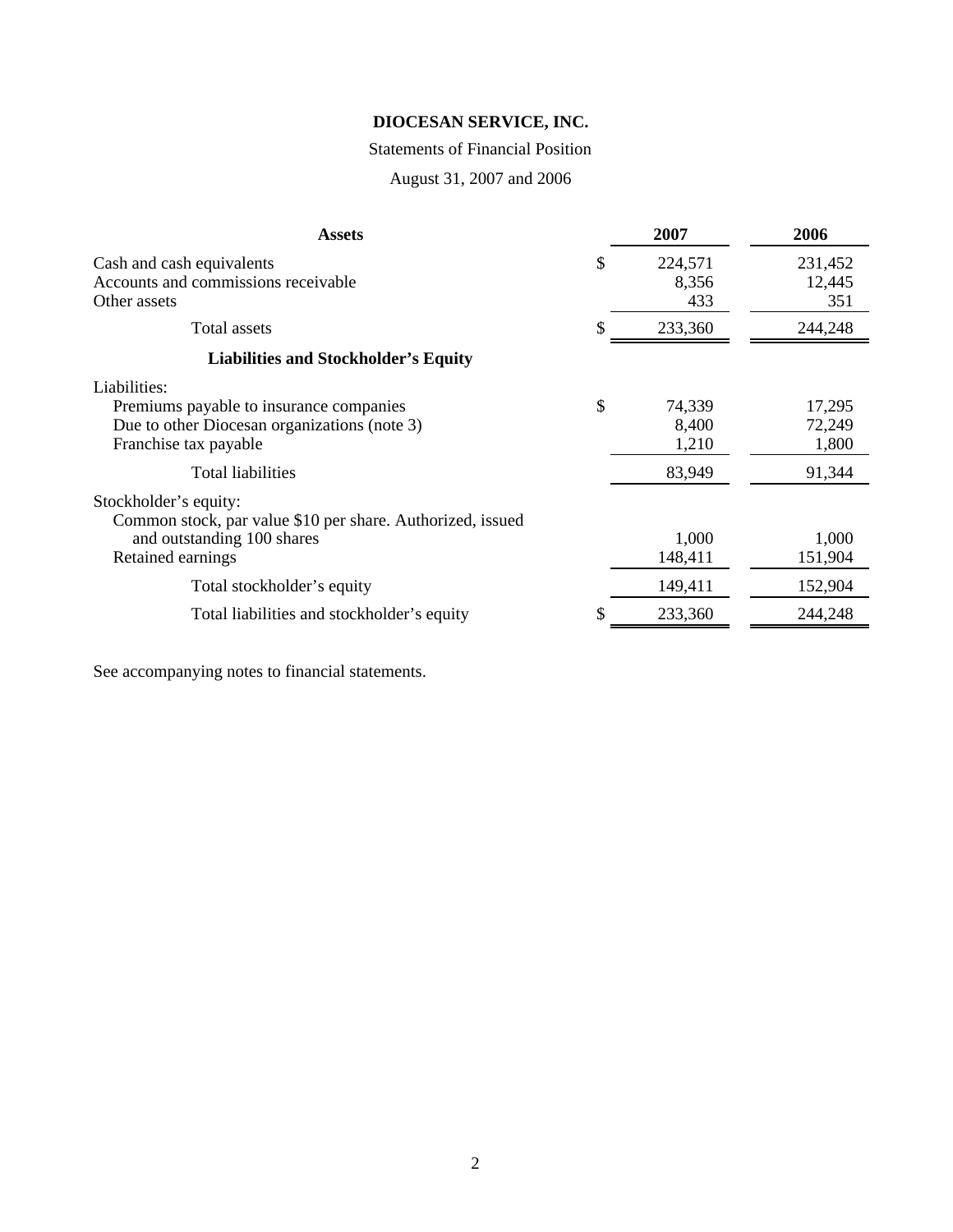# Statements of Activities and Retained Earnings

Years ended August 31, 2007 and 2006

|                                                                                   | 2007                  | 2006            |
|-----------------------------------------------------------------------------------|-----------------------|-----------------|
| Revenues:<br>Commissions<br>Interest                                              | \$<br>17,121<br>7,452 | 22,031<br>5,524 |
| Total revenues                                                                    | 24,573                | 27,555          |
| Operating expenses (note 3)                                                       | 26,623                | 15,346          |
| (Deficiency) excess of revenues over operating<br>expenses before franchise taxes | (2,050)               | 12,209          |
| Franchise taxes (note 1)                                                          | 1,443                 | 2,351           |
| Net (loss) income                                                                 | (3,493)               | 9,858           |
| Retained earnings at beginning of year                                            | 151,904               | 142,046         |
| Retained earnings at end of year                                                  | \$<br>148,411         | 151,904         |

See accompanying notes to financial statements.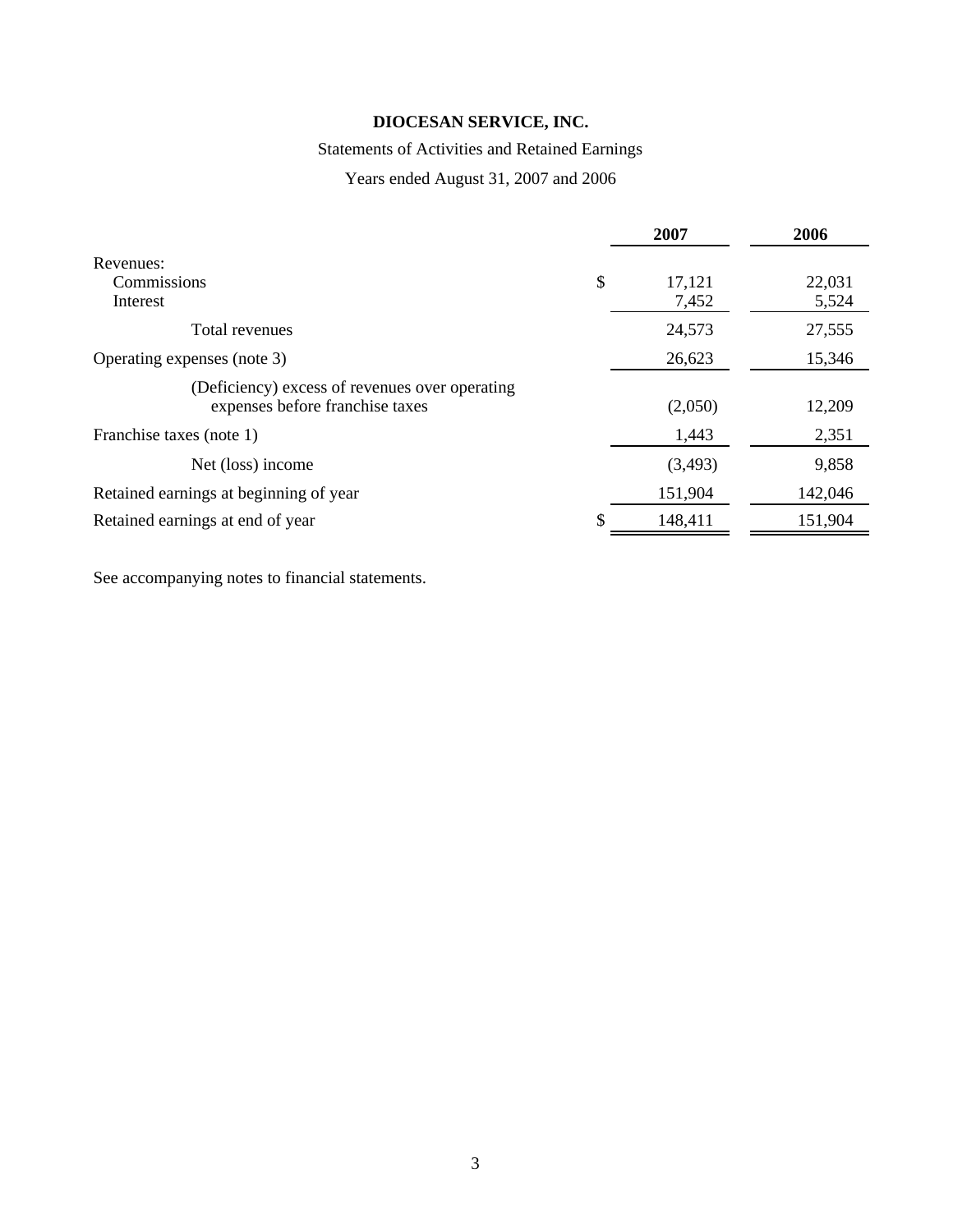# Statements of Cash Flows

# Years ended August 31, 2007 and 2006

|                                                                                                       | 2007          | 2006    |
|-------------------------------------------------------------------------------------------------------|---------------|---------|
| Cash flows from operating activities:                                                                 |               |         |
| Net (loss) income                                                                                     | \$<br>(3,493) | 9,858   |
| Adjustments to reconcile net (loss) income to net cash (used in)<br>provided by operating activities: |               |         |
| Decrease (increase) in accounts and commissions receivable                                            | 4,089         | (5,026) |
| (Increase) decrease in other assets                                                                   | (82)          | 196     |
| Increase in premiums payable to insurance companies                                                   | 57,044        | 10,502  |
| (Decrease) increase in due to other Diocesan organizations                                            | (63, 849)     | 12,857  |
| Decrease in franchise tax payable                                                                     | (590)         | (1,200) |
| Net cash (used in) provided by operating activities                                                   | (6,881)       | 27,187  |
| (Decrease) increase in cash and cash equivalents                                                      | (6,881)       | 27,187  |
| Cash and cash equivalents at beginning of year                                                        | 231,452       | 204,265 |
| Cash and cash equivalents at end of year                                                              | 224,571       | 231,452 |
| Supplemental disclosure:                                                                              |               |         |
| Franchise tax paid                                                                                    | \$<br>2,033   | 3,551   |

See accompanying notes to financial statements.